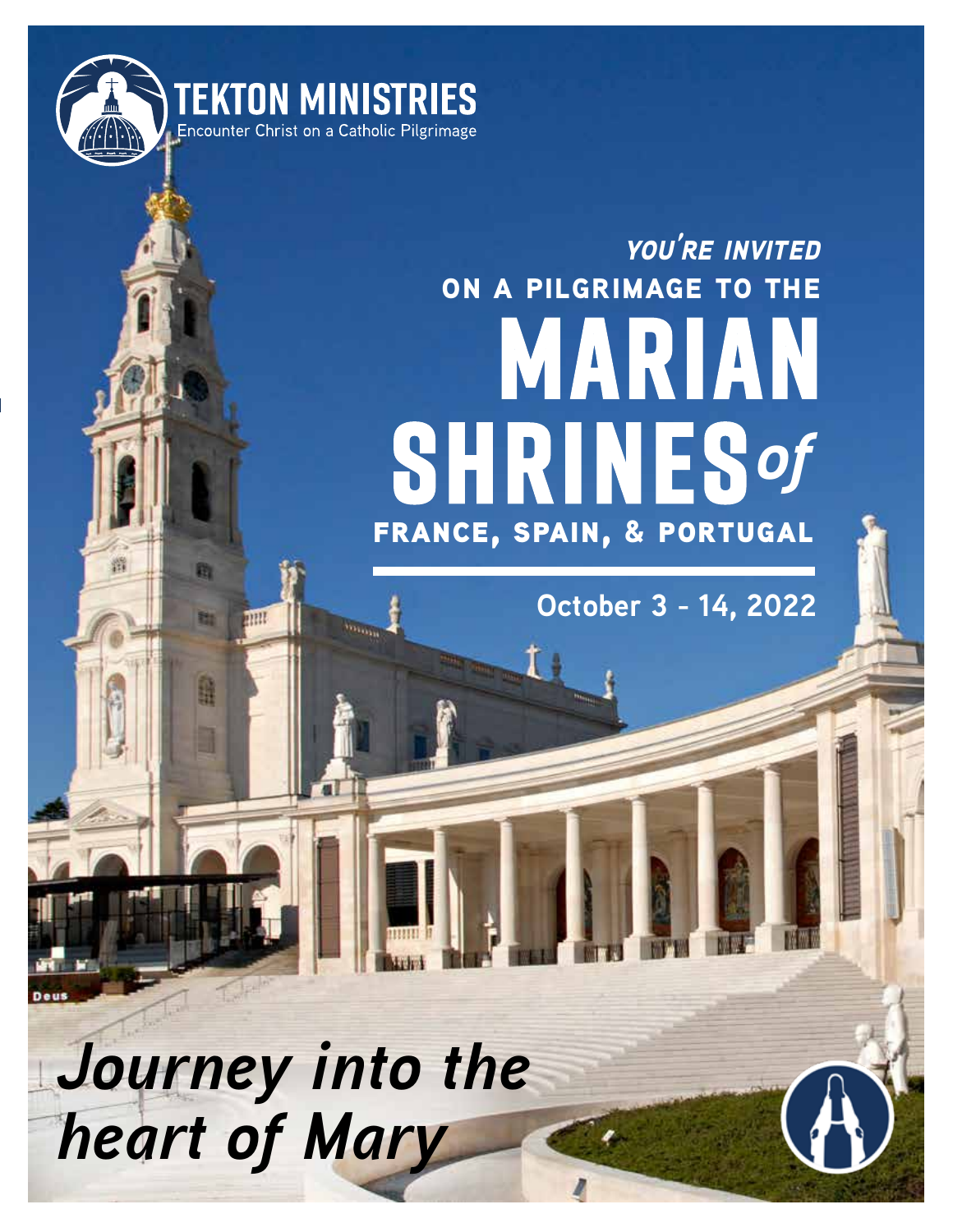## a truly catholic pilgrimage

**Tekton Ministries** *has been leading Catholic pilgrimages all over the world for more than 20 years. Working closely with your priest to create thoughtfully planned itineraries, we help make the Catholic faith more tangible to your daily life. By visiting holy sites and shrines where Our Lady has appeared through the centuries, we hope your faith and relationship with the Blessed Mother will be reinvigorated and renewed by this pilgrimage. Although we visit numerous sites and shrines, daily Mass and time for prayerful reflection are important parts of each day's experience.*

*We use only experienced Christian or Catholic guides, so you receive truthful explanations of scripture and the places we encounter. When the disciple Philip asked the Eunuch (who was reading Isaiah) if he understood what he was reading, the man responded, "How can I, unless someone guides me?" (Acts 8:35) Just as Philip guided the Eunuch with "the good news of Jesus," your Tekton pilgrimage will guide you into a deeper understanding of the Scriptures. Our prayers, service, and love of our Lord go with you.*

#### l **Day 1 - Monday, October 3**  *Depart USA*

Our pilgrimage begins today as we depart on our overnight flight to France. Meals and drinks served aloft.

#### l **Day 2 - Tuesday, October 4** *Arrive Pau / Lourdes*

Upon arrival in Pau we will be welcomed by our local tour manager and transfer to our hotel in Lourdes, one of the most famous Marian Shrines in the world, where the Virgin Mary appeared to St. Bernadette in 1858. It is also where the Blessed Mother introduced herself as the "Immaculate Conception." Join hundreds of other pilgrims this evening in the Blessed Sacrament and Candlelight Procession, which has been a devotional staple here since 1863. Return to our hotel for the first of three nights in this peaceful setting. *(D)*

#### l **Day 3 - Wednesday, October 5**

*Lourdes – Grotto of Massabielle, Basilica, St. Bernadette's home* Bask in the grace of Lourdes all day as we have Mass at the Grotto of Massabielle, where Our Lady first appeared to St. Bernadette and had her dig for the spring that is now known across the world for its many miracles of healing. We visit the Basilica of St. Pius X, a massive underground concrete church. We also visit the humble home where St. Bernadette lived during the apparitions. Tonight, we join the candlelight procession in prayer and song once again. *(B, D, Mass)*



#### l **Day 4 - Thursday, October 6**  *Lourdes – Free Day*

Enjoy a full day on your own in the peaceful setting of Lourdes. Visit a place we saw yesterday, explore somewhere new, or just sit in awe and wonder and contemplate the events that happened here and the miracles that still occur. Participate one last time in the evening pilgrim activities. *(B, D, Mass)*

#### l **Day 5 - Friday, October 7**  *Lourdes / Loyola / Burgos*

After breakfast, we depart Lourdes, crossing the border into Spain and arriving in Loyola, the birthplace of St. Ignatius of Loyola, founder of the Jesuits. Here, we will see the 17th-century Basilica dedicated to St. Ignatius and his family home behind the sanctuary. Pray in the venerated room where Ignatius, at age 30, was brought following his serious wounding at the Battle of Pamplona and experienced his great conversion. This afternoon, we journey to Burgos, the historic capital of Old Castile, where we will check into our hotel for dinner and overnight. *(B, D, Mass)*

#### l **Day 6 - Saturday, October 8**  *Burgos / Oviedo*

Today we will enjoy a morning tour of Burgos including visits to the 14th century city gate known as the Arco de Santa Maria and the Monasterio de las Huelgas founded in 1180 with renovations and additions from nearly every major European architectural style. Pray in the vast limestone cathedral dedicated to our Blessed Mother – Spain's only cathedral to have received the UNESCO World Heritage designation. Explore the Miraflores Charterhouse, the Carthusian monastery housing the tombs of Spanish kings and queens, along with other treasures of the church. Journey to the historic city of Oviedo this afternoon for check in and dinner at our hotel. *(B, D, Mass)*



#### l **Day 7 - Sunday, October 9**  *Oviedo / Monte de Gozo / Santiago de Compostela*

This morning attend a public Sunday Mass at the Cathedral of Oviedo – San Salvador – an important spot in the history of the Camino de Santiago. It was from here that the King of Asturias, Alfono the Chaste, set out to venerate the relics of St. James in Santiago, thus becoming the first recorded pilgrim to do so and establishing the "Camino Primitivo," or "Original Way." The Cathedral is home to the sudariuam, or burial face cloth of Jesus, and numerous other Catholic treasures. This afternoon, set off for Santiago de Compostela, stopping at the top of the Monte de Gozo (Mount of Joy) where pilgrims would catch their first glimpse of the spires of the cathedral. Upon arrival at Monte de Gozo, there will be an option for those with the stamina to walk the last three or so miles along the Camino to the Cathedral of Santiago de Compostela. *(B, D, Mass)*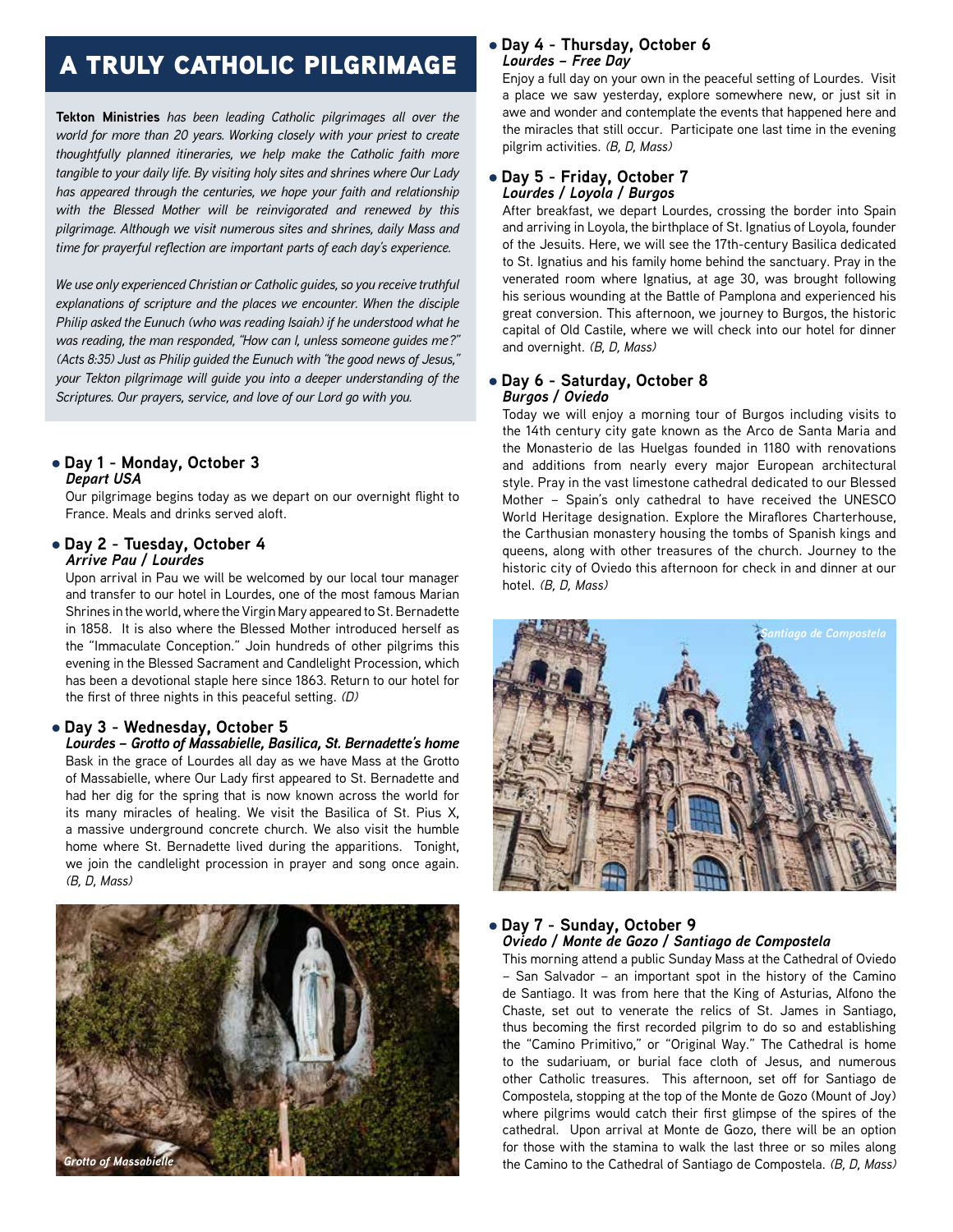#### l **Day 8 - Monday, October 10**  *Santiago de Compostela*

Today we will enjoy a complete tour of Santiago de Compostela. Visit the impressive Cathedral which is considered to be one of the finest pieces of architecture in Europe. Climb down the stairs behind the altar to visit the crypt, where a silver urn contains the relics of St. James, then climb up the other set of stairs to the statue of St. James, worn in places by the hugs of millions of pilgrims given in gratitude for a successful Camino. See the Portico de la Gloria (Gateway to Heaven), an unparalleled masterpiece. Walk to the top of the Cathedral for a panoramic view of this glorious city. We will also visit the museum in the cloister adjoining the Cathedral. Enjoy a second evening in this charming Galician city. *(B, D, Mass)*



### **a** Day 9 - Tuesday, October 11 *B=Breakfast D=Dinner* **Day 9 - Tuesday, October 11** *Santiago de Compostela / Braga / Coimbra / Fatima*

Depart Santiago de Compostela and drive south to cross the border into Portugal. Continue on to Braga which contains over 300 churches and is the religious center of Portugal. Our pilgrimage here will include visits to Braga's Sé Cathedral which is the oldest in Portugal and the Bom Jesus do Monte which is an important pilgrimage shrine. This afternoon, proceed to the charming riverfront city of Coimbra to visit the Convent of Santa Teresa where Sister Lucia – the eldest of the visionaries of Fatima – resided until her death in 2005. Finish our day in Fatima, our home for the next 3 nights. *(B, D, Mass)*



#### l **Day 10 - Wednesday, October 12**  *Fatima: Alcobaca / Santarem*

Today we will take an excursion outside of Fatima. Our first stop will be at Alcobaca to visit the 12th century Monastery of Alcobaca, the largest church in Portugal and one of the most prestigious monasteries in medieval Europe. This afternoon, continue to the Church of St. Stephen in Santarem to see one of the greatest Eucharistic Miracles, "The Bleeding Host." In the 13th century, a woman stole the host to take to a fortune-teller, but as she was taking it out of church the host began to bleed profusely. Afraid, she put it in a trunk at her home only to be awakened in the middle of the night to a bright light coming from the trunk. Taking the host back to the priest, he put it in a wax pyx. Another miracle happened the next morning when they found that the wax had turned into its own crystal pyx, where it can be venerated to this day. After time for prayer here, return to Fatima where we participate in a beautiful Stations of the Cross along the Via Sacre or the candlelight rosary procession in the heart of the shrine. *(B, D, Mass)*

#### l **Day 11 - Thursday, October 13**  *Fatima*

A full day is ours in Fatima, where in 1917 three young shepherd children were graced with apparitions of the Virgin Mary. The message of Fatima has inspired generations of Catholics to pray the rosary daily for peace and reparation. Visit the Chapel of Apparitions before praying at the graves of Sts. Francisco and Jacinta, and Servant of God Lucia. Explore the tiny village where the three children lived and continue to Valinhos where Our Lady appeared to the children after they were unjustly imprisoned. It is here she encouraged them and told them they must still come every 13th of the month to see her. This evening, we can participate once again in the evening prayer activities. *(B, D, Mass)*

#### l **Day 12 - Friday, October 14**  *Fatima / Lisbon / USA*

Today marks the end of a marvelous experience as we transfer to the airport for the return trip home, filled with memories and graces of this pilgrimage that will last a lifetime.

*These rates are based upon an assumption that the situation in the countries being visited will be free of the government-imposed social distancing restrictions which are currently in place due to the COVID-19 pandemic. We cannot be held responsible for any increase in these quoted rates in the event that government regulations are not relaxed, or further restrictions are put in place due to the COVID-19 pandemic that may result in increased operational costs.*